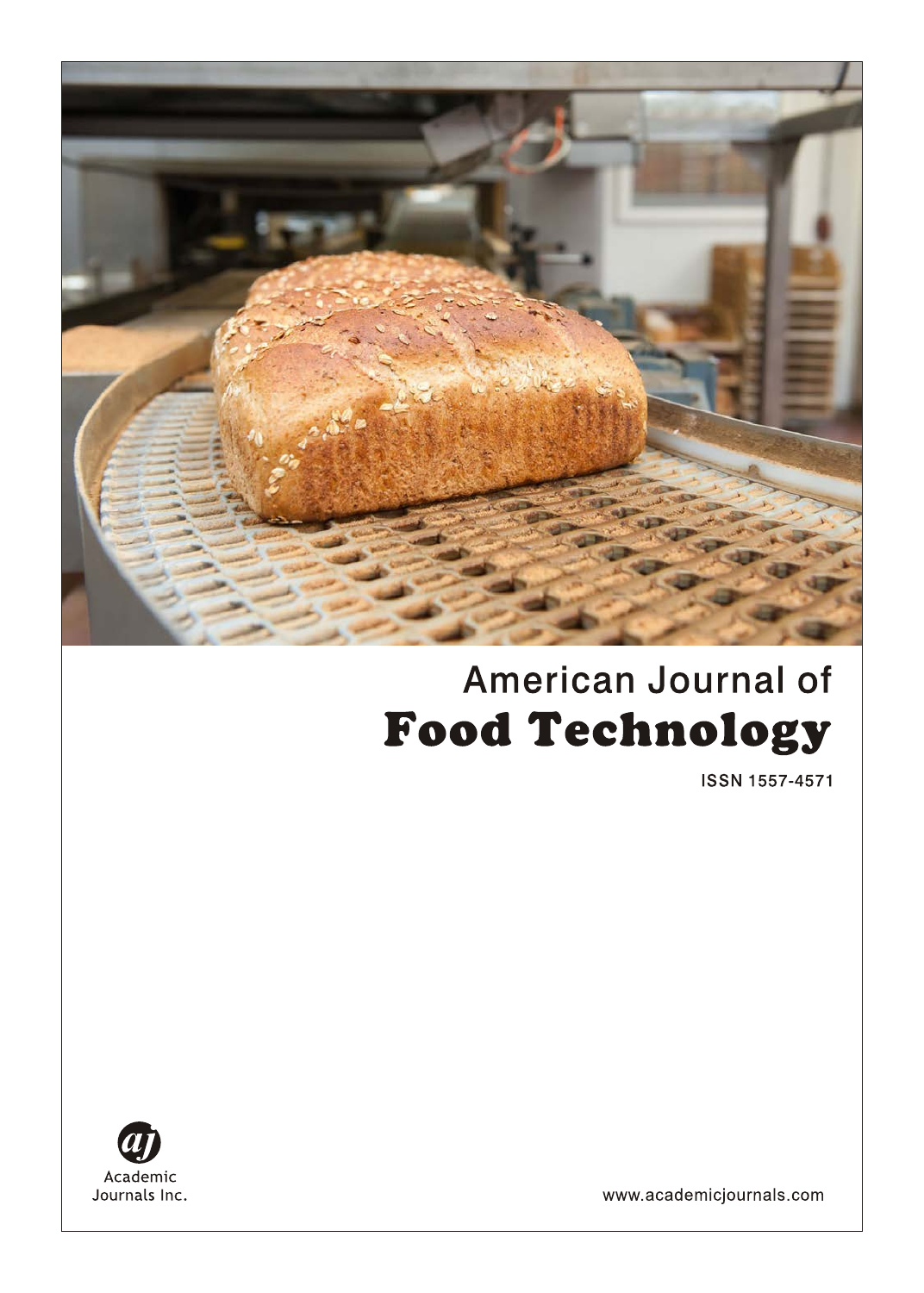# **OPEN ACCESS American Journal of Food Technology**

ISSN 1557-4571 DOI: 10.3923/ajft.2017.86.95



# **Research Article Enhancing the Nutritive Values of Ice Milk Based on Dry Leaves and Oil of** *Moringa oleifera*

 $^1$ Heba H. Salama,  $^1$ Samah M. EL-Sayed and  $^2$ Aboelfetoh M. Abdalla

1 Department of Dairy Science, National Research Centre, 33 El Bohouth St. (former El Tahrir St.), P.O. Box 12622, Dokki, Giza, Egypt 2 Department of Horticultural Crops Technology, National Research Centre, 33 El Bohouth St. (former El Tahrir St.), P.O. Box 12622, Dokki, Giza, Egypt

# Abstract

Objective: Moringa oleifera, described as an important nutritional supplement with a variety of pharmaceutical and functional properties. Therefore, the main purposed of this study was to improve the nutritional value and sensory quality of fortified ice milk by blending with Moringa oleifera dry leaves (MODL) and Moringa oleifera oil (MOO). Methodology: The MODL was combined into ice milk at three different concentrations (0.5, 1 and 1.5%) substituted with the milk solids not fat (MSNF) 12%, while ice milk base mix by MOO was prepared to contain 4, 6 and 8% oil as source of fat. Results: Addition of MODL increased the specific gravity, pH, total solid, overrun, fiber, minerals and vitamins (B1, B2, B6) content of ice milk. Also, adding MOO increased the total solid, oleic acid and vitamin E  $(\alpha$ -tocopherol) content of ice milk. Furthermore, viscosity, melting resistance, cytotoxic activity and antioxidant activity increased in fortified ice milk with the addition of MOO and MODL. All these studied parameters improved with raising ratios of added MOO and MODL. Sensory evaluation revealed that the addition of MODL at ratio of 0.5% was higher than other treatments fortified with MODL. Moreover, the total score with comparable acceptability of ice milk with 4 and 8% MOO was lower than 6%. Conclusion: For the emergence of fortified foods by this nutraceuticales, it was recommended that MODL can be used at 0.5% addition and MOO can be used at 6% addition to formulate fortified ice milk to increased health benefits and suitable sensory aspects.

Key words: Moringa oleifera, ice milk, minerals, vitamins, antioxidant, sensory evaluation, cytotoxic activity

Received: August 22, 2016 **Accepted: October 27, 2016** Published: February 15, 2017

Citation: Heba H. Salama, Samah M. EL-Sayed and Aboelfetoh M. Abdalla, 2017. Enhancing the nutritive values of ice milk based on dry leaves and oil of Moringa oleifera. Am. J. Food Technol., 12: 86-95.

Corresponding Author: Heba H. Salama, Department of Dairy Science, National Research Centre, 33 El Bohouth St. (former El Tahrir St.), P.O. Box 12622, Dokki, Giza, Egypt Tel: 01228802748

Copyright: © 2017 Heba H. Salama et al. This is an open access article distributed under the terms of the creative commons attribution License, which permits unrestricted use, distribution and reproduction in any medium, provided the original author and source are credited.

Competing Interest: The authors have declared that no competing interest exists.

Data Availability: All relevant data are within the paper and its supporting information files.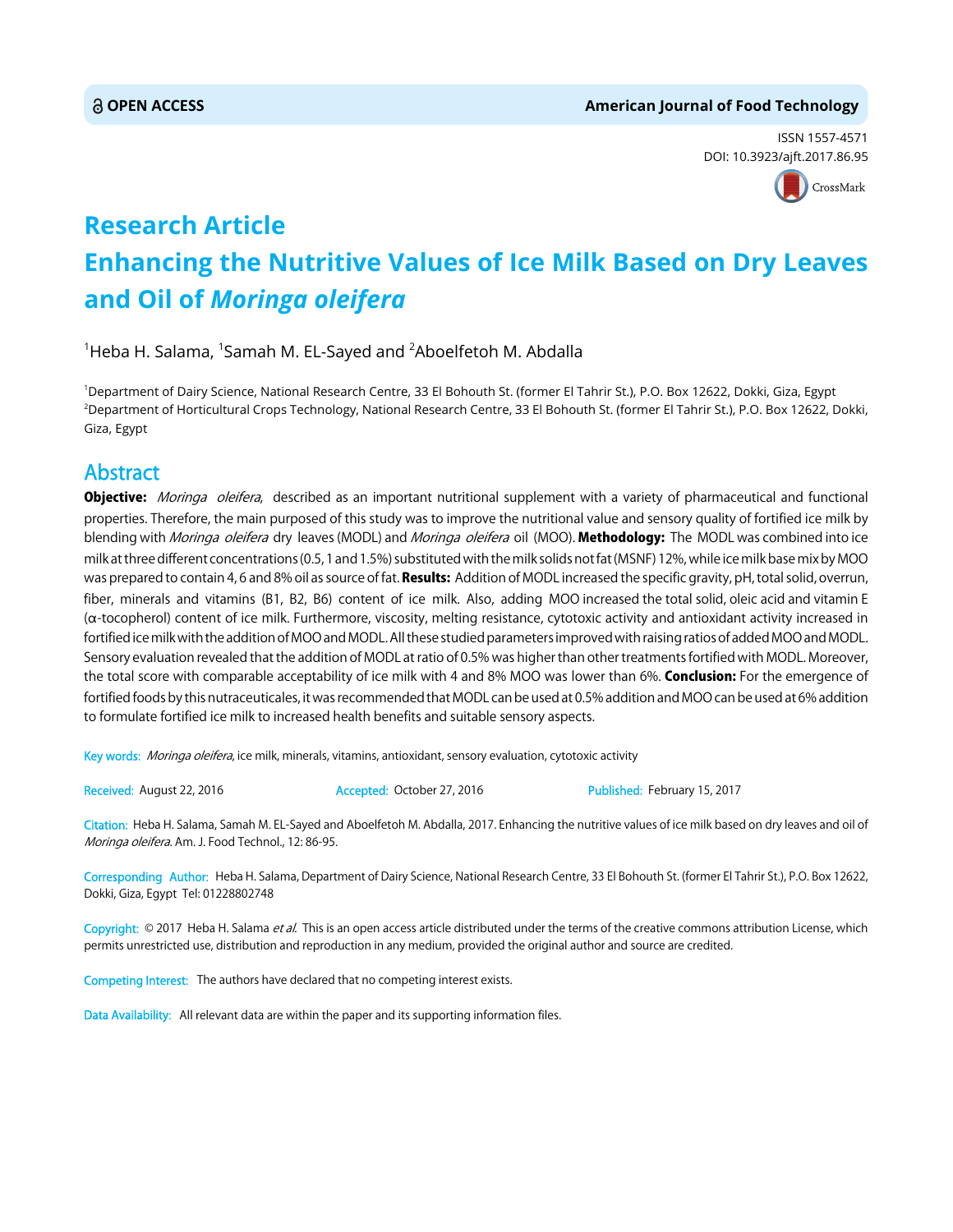# INTRODUCTION

Moringa is extensively known and used for its health benefits. Among commoners, it has earned its name as ʻthe miracle tree' due to its amazing therapeutic abilities for various ailments and even some chronic diseases<sup>1</sup>. Through various studies, the Moringa was found to contain many necessary nutrients for example, vitamins, minerals, amino acids, beta carotene, antioxidants, anti-inflammatory, omega 3 and 6 fatty acids<sup>2-4</sup>. Moringa oleifera also consists of anti-microbial, anti-hypertensive, anti-inflammatory, anti-diabetic, anti-tumor and anti-cancer activities<sup>5</sup>. Almost every part of the tree is of value for food. Moringa oleifera is regarded as one of the most significant and useful because it is both a medicinal and functional food.

Moringa oil is useful externally for skin diseases<sup>6</sup>. Moreover, it has been used as general cooking and salad oil<sup>7</sup>. Moringa oleifera seed oil is agreeable taste, highly safe to eat<sup>8</sup> and resembles olive oil in its fatty acid composition<sup>9</sup>. Also, seed oil contains all the major fatty acids found in olive oil and for that reason can be used as a possible replace with the costly olive oil after some modifications. The *M. oleifera* oil has a elevated content of oleic acid (>70%) with saturated fatty acids comprising most of the residual fatty acid profile high oleic acid vegetable oils have been reported to be very stable even in highly demanding applications like frying<sup>10</sup>.

On the other hand, Moringa oleifera leaf powder is an specially nutritious vegetable tree with a range of possible uses; it is used as a micronutrient powder to treat diseases $11$ . Moringa leaves can be eaten fresh, cooked or stored as dried powder for many months without refrigeration and reportedly without loss of nutritional value<sup>12</sup>. Also, *Moringa* leaves have a few specific benefits that contain extra vitamin A than carrots, more calcium than milk, more iron than spinach, more vitamin C than oranges and more potassium than bananas and the protein value of *Moringa* leaves rivals that of milk and eggs. Also, the leaves and stem of *Moringa oleifera* are known to have large amounts of their calcium bound in calcium oxalate crystals<sup>13,14</sup>. Along with these specific nutrients, the leaves can be consumed to stimulate metabolism, thus aiding in weight loss because Moringa provides energy without sugar<sup>15</sup>. The leaves have high amounts of anti-inflammatory components and contain anti-toxin and anti-oxidant materials. In addition, the leaves of *Moringa oleifera* rich with total phenols, proteins, calcium, potassium, iron, magnesium, manganese and copper also good sources of phytonutrients such as tocopherols and ascorbic acid<sup>16,17</sup>. Moringa could be an extremely valuable food resource, it can be used in stimulating and healthy sauces, juices, spices, milk, bread and

most importantly, instant noodles<sup>18,19</sup>. Fortification of dairy products is now achieved using numerous beneficial compounds derived from natural products, which development the quality and nutritive value of these products. Utilize Moringa oleifera oil enhanced the oxidative stability of vegetable oils and butter oil<sup>20,21</sup>. Also, *Moringa oleifera* leaves and oil improved the quality and extended the shelf life of sour cream without negative result on sensory, acceptability, flavor, body, texture and appearance<sup>22</sup>.

The addition of MOO and MODL into the ice milk was planned to raise the nutritive value of the product, specifically increasing the fiber, antioxidant, oleic acid content to the ice milk. Moreover ice milk is a delicious nutritious frozen dairy product, which is usually consumed for all sections of the people and thus, offering more health benefits to the customers.

The objective of this study was to characterize and evaluate functional properties of MOO and MODL, using ice milk as a product, which serves as a vehicle for transport this nutrient and large health benefits. Also, estimate the sensory acceptability and quality of the ice milk to determine the acceptable level of addition of MOO and MODL in ice milk. In addition, evaluate anticancer effect of produced ice milk using cell line.

#### MATERIALS AND METHODS

Materials: Fresh buffalo's milk was obtained from the Animal Production Research Institute, Ministry of Agriculture. Skim milk powder (medium heated, fat 1.25%, moisture 4%) Kasyiat, Sp. 700, poland was obtained from local market. Commercial grade granulated cane sugar produced by Sugar and Integrated Industries Co., at Hawamdia was obtained from the local market. Carboxy methylcellulose (CMC) BDH chemicals Ltd., Poole, England. Vanillin (Boehringer Manheim GMB, Germany) was obtained from the local market. The MOO and MODL were obtained from National Research Center herb plant unit.

# Methods

Preparation of ice milk with oil and dry leaves of **Moringa oleifera:** Ice milk base mixes was prepared by MOO and MODL as follow: By MODL ice milk base mix was prepared to contain 8% milk fat, 12% milk solids not fat (MSNF), 16% sugar and 0.25% CMC as stabilizer. The MSNF 12% was substituted with MODL at levels 0.5, 1.0 and 1.5%. While ice milk base mix by MOO was prepared to contain 4, 6 and 8% MOO, 12% milk solids not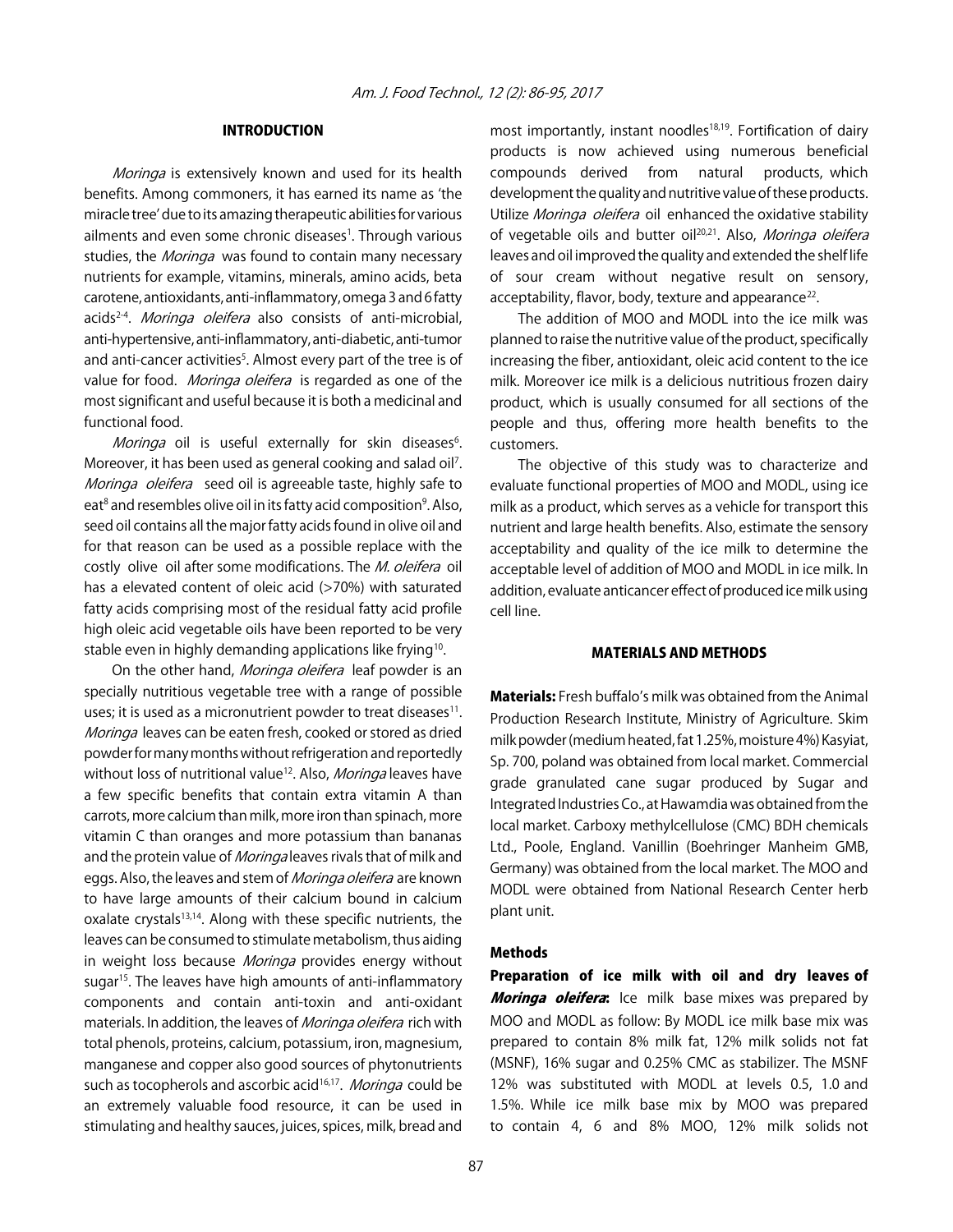fat (MSNF), 16% sugar and 0.25% CMC as stabilizer. The manufacturing procedure was carried out as described by Marshall and Arbuckle<sup>23</sup> and Schmidt<sup>24</sup>. All mixes were heat treated at 80 $\pm$ 1°C for 30 sec, then cooled to 4°C and suitable amount of vanilla was added, aged in the fridge at  $4^{\circ}$ C for 20 h, frozen and whipped in the ice milk maker (Model: BL1380) for 30 min. The ice milk was collected at an exit temperature of -5.5 $^{\circ}$ C. The resultant product was filled into polystyrene cups (cap. 100 mL) covered and hardened in a deep freezer at -20°C for 24 h before analysis. Three replicates were done for every treatment.

Chemical analysis: The pH values of ice milk samples were measured using laboratory pH meter model (HANNA, Instrument, Portogal). Ash and total solid content were determined according to AOAC<sup>25</sup>.

#### Physical analysis

**Specific gravity:** The specific gravity of the mix and the final ice milk was determined according to Winton<sup>26</sup>.

Overrun and melting properties of oil and dry leaves of Moringa oleifera ice milk: Three batches of each type of MOO and MODL of ice milk were evaluated for overrun and melting assessment $24,27$ . The overrun was calculated using the equation:

$$
Vol. of ice milk-Vol. of mix used \times 100
$$
  
Vol. of mix used

Meltdown of frozen ice milk was determined according to Arndt and Wehling<sup>28</sup>, by carefully cutting the foamed plastic cups from the ice milk samples (~50 g), placing the samples onto wire mesh over a glass funnel fitted on conical flask and measure the amount of ice milk drained into the conical flask at  $30^{\circ}$ C every 15 min until the entire sample had melted.

# Apparent viscosity of oil and dry leaves of Moringa oleifera

ice milk (cP sec): Ice milk mix samples were gently stirred 5 times in clockwise direction with a plastic spoon prior to viscosity measurements. Apparent viscosity was measured at 25°C using a Brookfield digital viscometer (Middleboro, MA 02346, USA). The sample was subjected to shear rates ranging from 3-100 S-0 for upward curve. Viscosity measurements were expressed as centipoises (cP sec) and were performed in triplicate.

Determination of crude fiber of dry leaves Moringa oleifera ice milk: Crude fiber determinations were

performed using the method of AOAC29. Ice milk sample (3 g) with MODL was mixed with sulfuric acid [(200 mL, 1.25%, (w/v)]. The mixture was boiled under reflux condenser for 30 min and filtered through a gooch crucible provided with asbestos mat, then thoroughly washed with hot distilled water. The residue was boiled with aqueous sodium hydroxide solution [200 mL, 1.25%, ( w/v)] under reflux condenser for 30 min and then filtered through a gooch crucible as described above. The residue was washed with distilled water and then dried at 100 $^{\circ}$ C to constant weight. The ash was determined and subtracted from the dry weight of treated material to give the fiber content.

Sensory evaluation: Sensory evaluation of different treatment of ice milk was carried out according to Arbuckle<sup>27</sup> for flavor (50 points), body and texture (40 points), melting property (5.0 points) and appearance (5.0 points). The scoring panel consisted of the 12 staff member of Dairy Department, National Research Centre.

## Determination of vitamins

Preparation of vitamin standards: A stock standard solution (100  $\mu$ g mL<sup>-1</sup>) of thiamin, riboflavin and pyridoxine were prepared with MQ water and a standard solution (100  $\mu$ g mL<sup>-1</sup>) of vitamin (E)  $\alpha$ -tocopherol was prepared with acetonitrile. All standards were stored at  $4^{\circ}$ C before use.

Determination of fat-soluble vitamin concentration (vitamin E) by HPLC: Vitamin E  $(\alpha$ -tocopherol) was determined by HPLC analysis after an extraction from different ice milksamples as described by Escriva *et al.*<sup>30</sup>. The HPLC analysis was performed with an Agilent 1260 HPLC system (Agilent Technologies, USA), equipped with a quaternary pump, auto sampler injector with 20 µL fixed loop injector, thermostat compartment for the column and photodiode array detector. The chromatographic column was ODS H optimal (150 $\times$ 4.6 mm, 5 µm film thicknesses). The column was kept at room temperature. Aliquot (20 µmL) of the standard or a sample was injected and then eluted with the mobile phase of acetonitrile/methylene chloride/methanol  $(70:20:10, v/v/v)$  at an isocratic flow rate of 1 mL min<sup>-1</sup> with a total runtime of 15 min. Detection wavelength for detection of  $\alpha$ -tocopherol was set at 250 nm. The retention time of  $\alpha$ -tocopherol was about 9.644 min. The limit of detection was found to be 0.02 mg  $kg^{-1}$ . Vitamin E ( $\alpha$ -tocopherol) content was further expressed in mg/100 g of fresh weight.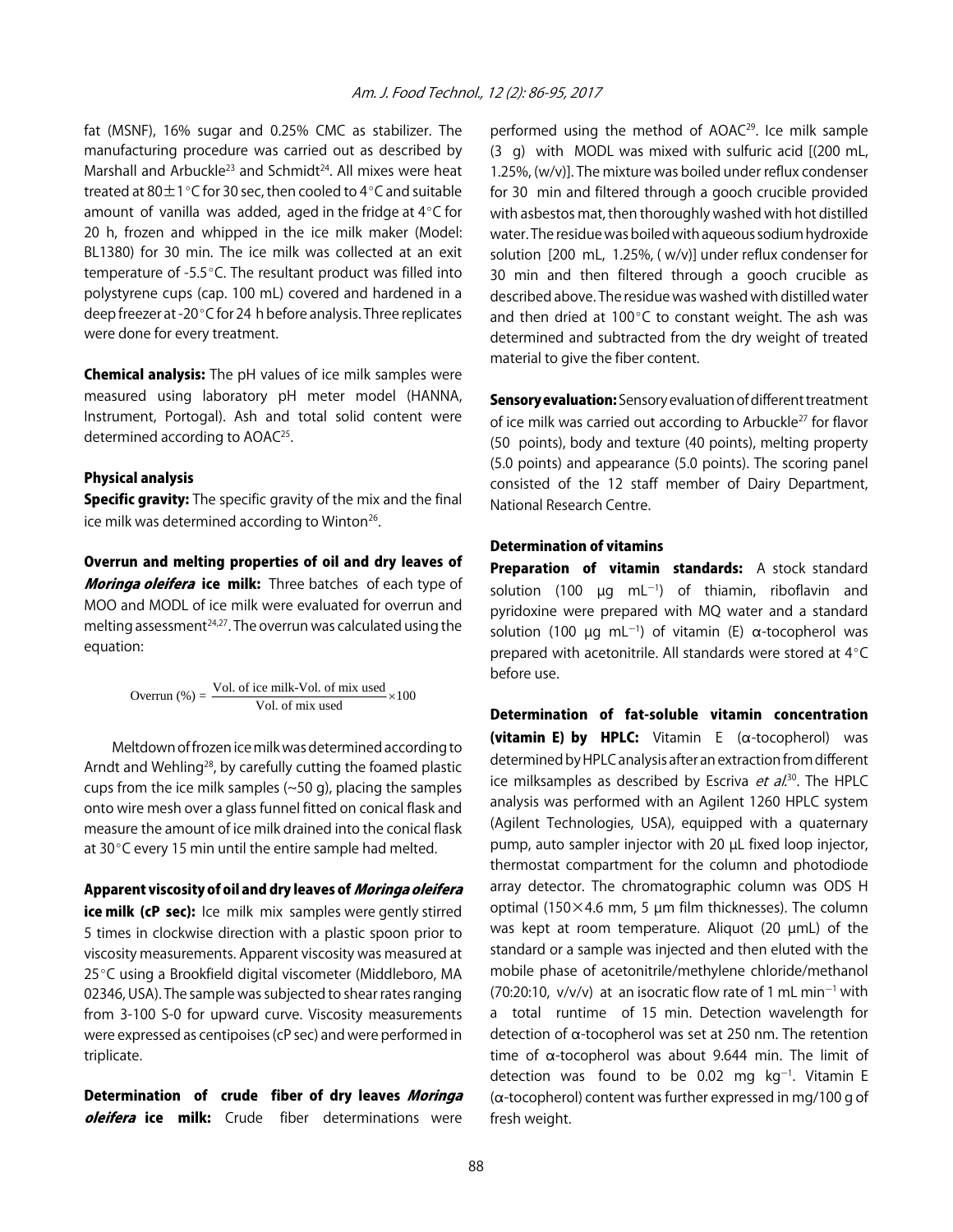# Determination of water-soluble vitamin

Vitamin thiamin (B1), riboflavin (B2) and pyridoxine (B6): Vitamins B1, B2 and B6 were determined by HPLC analysis after extraction from different ice milk samples according to Albala-Hurtado *et al*.<sup>31</sup>. The HPLC analysis was performed with an agilent 1260 HPLC system (Agilent Technologies, USA), equipped with a quaternary pump, auto sampler injector with 20 µL fixed loop injector, thermostat compartment for the column and photodiode array detector. The chromatographic column was C18 Zorbax XDB (250×4.6 mm, 5 µm film thicknesses). The column was kept at room temperature at a flow rate of 0.8 mL min<sup>-1</sup> with a total runtime of 12 min. Separation of vitamins was carried out by gradient elution with methanol (A) and 1% TFA containing water (B). The elute composition was initially 8% A+92% B, held for 2 min and changed linearly to 92% A+8% B in the next 4 min and held for 6 min. Detection wavelength for detection of thiamin, riboflavin and pyridoxine was set at 254 nm.

Determination of minerals: Mineral contents were determined by atomic absorption 1100B, Rerken Elemer as described by Sa'adatu and Mshelia32.

Gas-liquid chromatographic analysis of fatty acids methyl

esters: The fatty acid composition of the MOO sample used in this study was identified and measured using gas liquid chromatography on a Hewlett Packard Model 6890 with a flame ionization detector using capillary column 30.0  $m \times 530 \times 1.0$  µm. The carrier gas used was nitrogen set at a flow rate of 15 mL min<sup>-1</sup> and split-ratio of 8:1. Esterification of fatty acid for methyl ester preparation was carried out accordingly to Luddy et al.<sup>33</sup>.

Determination of peroxide value and acidity for Moringa oleifera oil: Peroxide value and acidity for MOO were determined according to AOAC<sup>34</sup> and IUPAC<sup>35</sup>.

#### Determination of antioxidants

Total phenolic compounds: The extract solution prepared by diluting 2 g from ice milk with methanol overnight filtered and then completed to 50 mL with methanol. Aliquot of the extract (1 mL) was mixed with Folin-Ciocalteu reagent (5 mL, previously diluted with water 1:10, v/v) containing sodium carbonate (75 g  $L^{-1}$ , 4 mL). The tubes were vortexed for 15 sec and allowed to stand for 30 min at  $40^{\circ}$ C for color development. Absorbance was then measured at 765 nm. Gallic acid was used to obtain the standard curve  $(9.4 \times 10^{-3}$  to  $1.5 \times 10^{-1}$  mg mL<sup>-1</sup>) and the results were expressed as mg of Gallic Acid Equivalents (GAE)  $g^{-1}$  of extract $36$ .

**Antioxidant activity:** The free radical scavenging activity (FRS) of the different ice milk samples was measured using DPPH (2,2-Diphenyl-1-picrylhydrazy). Estimation of FRS activity: 2, 2-Diphenyl-l-picrylhydrazy (DPPH) radical scavenging activity of each ice milk methanolic extract was estimated according to Elmastas *et al*.<sup>37</sup>. The 2, 2-Diphenyl-lpicrylhydrazy (DPPH) 0.1 mM was prepared in absolute methanol. One milliliters of 0.1 mM solution of DPPH was added to 3 mL of each ice milk methanolic extract at concentration 300  $\mu$ L mL<sup>-1</sup>. The mixture was shaken vigorously and allowed to stand at room temperature in darkness for 30 min. The absorbance (A) was measured spectrophotometrically at 517 nm. Butylated Hydroxyl Toluene (BHT) was used as positive control. Lower absorbance of the reaction mixture indicates higher free radical scavenging activity. The capability to scavenge the DPPH radical was calculated using the following equation:

$$
DPPH\text{ scavenging effect } (\%) = \frac{A_{\text{control}} - A_{\text{sample}}}{A_{\text{control}}} \times 100
$$

Statistical analysis: All measurements were done in triplicates and analyzed according to Statistical Analysis System (SAS)<sup>38</sup>.

#### RESULTS AND DISCUSSION

Table 1 refers to properties of ice milk containing different ratios of MODL and MOO. Specific gravity for ice milk and mixes presented in Table 1, specific gravity significantly decreased with increased amount of MODL and MOO added to different treatments. Overrun significantly increased from 67.96-72.53 with increase MODL from 0.5-1.5%, while overrun significantly decreased from 60.64, 56.57 and 54.34 with increase MOO from 4, 6 and 8%, respectively. The highest overrun recorded at ice milk treated with 1.5% MODL and 4% MOO. Also, pH values of ice milk mixes indicated in Table 1. The pH in mixes prepared with MODL showed that significant increase in pH values with the increase MODL amount (0.5, 1.0 and 1.5%). The pH values slightly significantly decreased in ice milk mixes made with MOO to record the significant decreased at treatment with added 8% MOO. Moisture and total solids also presented in Table 1. Moisture significantly decreased by increase of MODL and oil. The highest moisture value was at ice milk mixture prepared with 4% MOO but the lowest moisture was at ice milk mixture prepared with 4% MOO. The high moisture content reflects the lowest total solids content. The lowest total solids were at treatment 4% MOO while the highest total solids noticed at ice milk mixture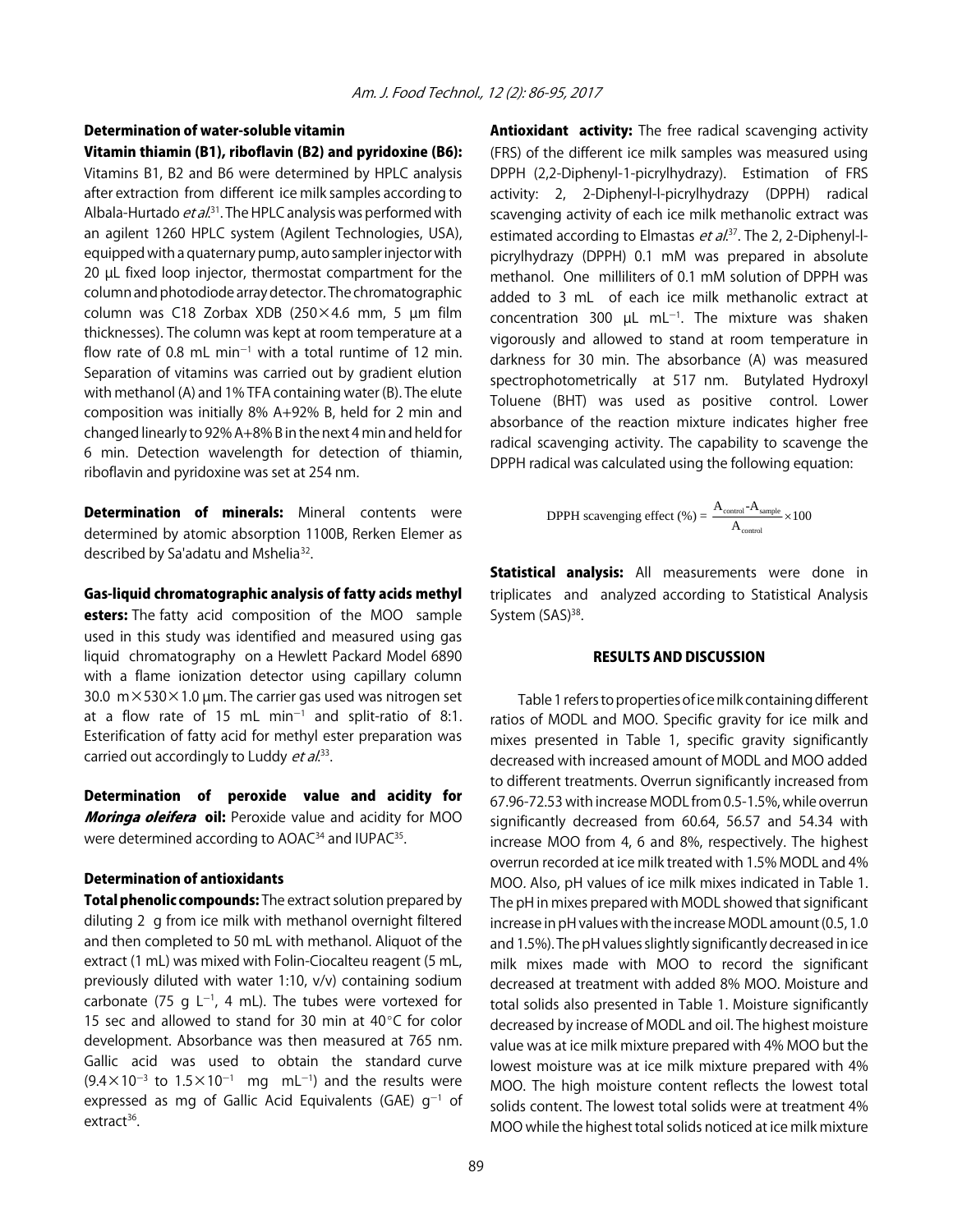#### Am. J. Food Technol., 12 (2): 86-95, 2017

| Properties                     | Treatments          |                    |                    |                          |                    |                      |  |  |
|--------------------------------|---------------------|--------------------|--------------------|--------------------------|--------------------|----------------------|--|--|
|                                | <b>MODL</b> (%)     |                    |                    | MOO (%)                  |                    |                      |  |  |
|                                | 0.5                 | 1.0                | ۱.5                |                          |                    | 8                    |  |  |
| Specific gravity for mixes     | .03 <sup>D</sup>    | .01 <sup>E</sup>   | 0.99 <sup>6</sup>  | .13 <sup>A</sup>         | - 1<br>1 B         | 09 <sup>c</sup>      |  |  |
| Specific gravity for ice cream | $0.94^{D}$          | $0.88^{E}$         | 0.88 <sup>F</sup>  | 1.04 <sup>A</sup>        | $0.99^{B}$         | 0.96 <sup>c</sup>    |  |  |
| Overrun                        | $67.96^{\circ}$     | 70.76 <sup>B</sup> | 72.53 <sup>A</sup> | $60.64^{D}$              | $56.57^E$          | $54.34$ <sup>F</sup> |  |  |
| pH                             | $6.54^{c}$          | $6.57^{B}$         | 6.61 <sup>A</sup>  | $6.48^{D}$               | 6.44 <sup>E</sup>  | 6.40 <sup>F</sup>    |  |  |
| Moisture                       | $60.11^{\circ}$     | $60.33^{B}$        | 58.53 <sup>D</sup> | 66.99 <sup>A</sup>       | $55.11^{E}$        | 52.82F               |  |  |
| <b>Total solid</b>             | 39.89 <sup>D</sup>  | $39.67^{E}$        | 41.48 $C$          | 33.01 <sup>F</sup>       | 44.89 <sup>B</sup> | 47.18 <sup>A</sup>   |  |  |
| Ash                            | $0.87$ <sup>F</sup> | 0.90 <sup>E</sup>  | $0.99^{D}$         | 1.26 <sup>A</sup>        | 1.23 <sup>B</sup>  | 1.18 <sup>c</sup>    |  |  |
| Fiber                          | $0.28^{\circ}$      | $0.55^{B}$         | 0.83 <sup>A</sup>  | $\overline{\phantom{0}}$ | -                  |                      |  |  |

Table 1: Physical and chemical properties of ice milk containing different ratios of dry leaves and oil of Moringa oleifera

Data expressed as mean of 3 replicates, means in the same letters are not significantly different ( $p \le 0.05$ )

prepared with 8% MOO. Arbuckle<sup>27</sup> reported that the manufacture of ice milk with variation and quality of milk solids not fat source have a significant effect on the physical and chemical properties of ice milk mixes and the resultant products. Fiber and ash contents also presented at Table 1, increase of add MODL from 0.5-1.5% significantly increased the fiber and ash contents to recorded highest present 0.83 and 0.99%, respectively at 1.5% MODL. High ash in ice milk content MODL is generally linked to high mineral content of samples<sup>39</sup>.

Fatty acids content of MOO showed at Fig. 1. The main fatty acid in Moringa Oliefera was oleic acid (81.75%) as noticed in Fig. 1. Oleic acid the highest fatty acids content showed in MOO. Abdulkarim *et al*.<sup>40</sup> informed that the oleic acid content inclined to be higher (up to 78.5%) compared to plants grown in the tropics. This support previous studies which recommended that MOO is collected of highly unsaturated fatty acids covering 80.4% polyunsaturates mainly oleic acids (67.9%)<sup>41</sup>. Palmitic acid, stearic acid, arachiddic acid and palmito oleic acid found in MOO at concentration of 7.07, 6.62, 2.76 and 1.81%, respectively.

Analysis of *Moringa oliefera* oil: The DPPH scavenging activity (mM trolox equivalent  $kg^{-1}$ ) of MOO was 101.2 mM  $kg^{-1}$ . Acidity (%) of MOO was found 0.91% and peroxid value also was 19.5 meq  $kg^{-1}$ . This high value due to cold pressed of MOO fat soluble vitamins in MOO δ-tocopherol, γ-tocopherol and α-tocopherol was 129, 461 and 595 µg/100 g, respectively.

Apparent viscosity of ice milk (cP sec) ice milk mixture samples made with different ratios of dry leaves and oil of Moringa oleifera: Apparent viscosity described as the amount of force requisite to shift one layer of fluid in relation to another in the ice milk mix. Viscosity values (cP) are plotted as a function of time (sec) in Fig. 2, to show the flow behavior of ice milk samples with different amount from MODL and

MOO. The viscosity behavior is influenced by the complex hydrodynamic properties (i.e., size, shape and hydration potential). The value of apparent viscosity in the treatment with MOO (4, 6 and 8%) ice milk was found to be significantly higher than the treatment with MODL. Also, the viscosity of ice milk significantly increased with the increased of oil% added to the ice milk mix treatments; these data are in agreement with that reported by El-Sayed *et al*.<sup>42</sup> who substituted milk fat with sesame oil in the manufacture of functional milk beverage fortified with kiwi pulp (20.0% w/w) and sesame oil (0.5, 1.5 and 3%). The increase in viscosity of the ice milk made with MOO may be attributed to changes to protein conformation and changes in acidity<sup>43</sup>. The addition of Moringa oliefera in the ice milk can create some changes in the ice milk matrix and interaction between protein and fatty acids resulting in more open texture and by reducing the interfacial tension which reduces the viscosity $44$ . The increase of viscosity in the samples made with MODL; this may be due to the fiber contents in MODL that increased with amount added from 0.5-1.5%, which is responsible for gel forming viscous as well as particle size and high water holding capacity of fibers<sup>45</sup>, also this agreement with Salama *et al*.<sup>46</sup>. The results revealed that, adding of different amount from MODL and MOO significantly increases the viscosity with increasing the addition. Use of MOO and MODL in this study significantly affects in apparent viscosity of different ice milk mixes.

Melting properties of ice milk samples made with different ratios of *Moringa oleifera* dry leaves and oil: The data presented in Table 2 refers to melting resistance (Loss percentage after) of ice milk samples made with different ratios of MODL and MOO. Melting resistance of ice milk was expressed as the loss in weight percent of the initial weight of the tested samples. The melting resistance ice milk samples made with different ratios of MODL and MOO significantly increased with increasing the time of the test. The melting resistance of ice milk samples made with different ratios of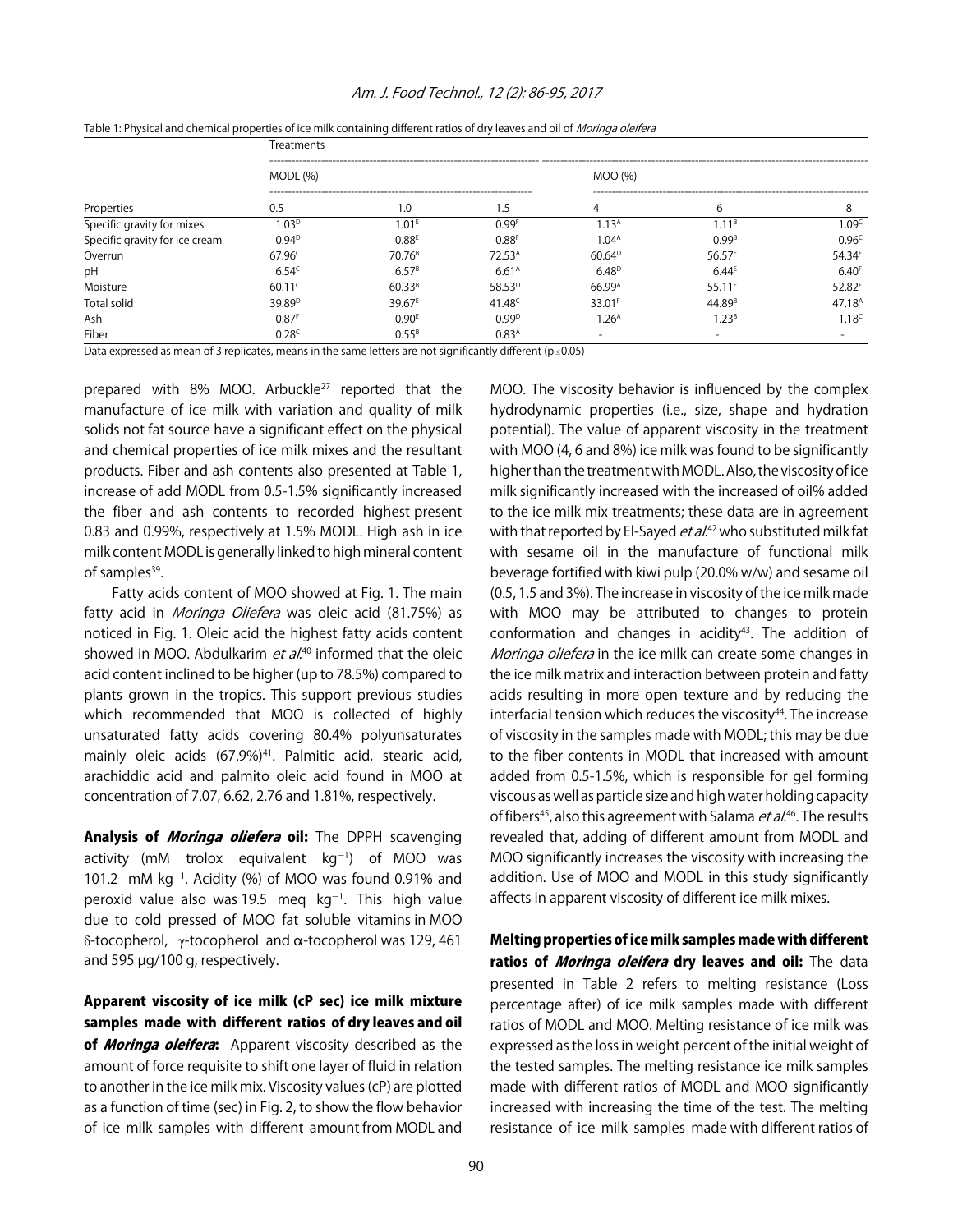

Fig. 1: Fatty acid content of *Moringa oleifera* oil



Fig. 2(a-b): Viscosity of ice milk mixture samples made with different ratios of dry leaves and oil of Moringa oleifera

MOO ice milk significantly different compared with MODL ice milk treatment, Akalin *et al*.<sup>47</sup> exposed that there is a opposite relative between fat content and hardness as observed in this

Table 2: Melting resistance (Loss percentage after) of ice milk samples made with different ratios of dry leaves and oil of *Moringa oleifera* 

|            |                    |                    |                    | www.amerentratios.org.comes.ama.org.mom.ga.org.com |                    |                 |  |  |  |
|------------|--------------------|--------------------|--------------------|----------------------------------------------------|--------------------|-----------------|--|--|--|
|            |                    | Treatments         |                    |                                                    |                    |                 |  |  |  |
|            | MODL (%)           |                    |                    | MOO (%)                                            |                    |                 |  |  |  |
| Time (min) | 0.5                |                    | 1.5                | 4                                                  | 6                  | 8               |  |  |  |
| 15         | <b>Q</b> Da        | 5 <sub>Dp</sub>    | 5 <sub>Dp</sub>    | $0.75^{Dc}$                                        | 0.6 <sup>pc</sup>  | $0.3^{Dc}$      |  |  |  |
| 30         | $26$ <sup>Ca</sup> | $21$ <sup>Cb</sup> | $17$ <sup>Cc</sup> | 14 <sup>Cd</sup>                                   | $12$ <sup>Ce</sup> | 8 <sup>Cf</sup> |  |  |  |
| 45         | $45^{Ba}$          | $42^{Bb}$          | $40^{Bc}$          | 32Bd                                               | $31^{Bde}$         | $30^{Be}$       |  |  |  |
| 60         | 60 <sup>Aa</sup>   | $52$ <sup>Ac</sup> | 50 <sup>Ad</sup>   | $56^{Ab}$                                          | 55 <sup>Ab</sup>   | 52Ac            |  |  |  |

Data expressed as mean of 3 replicates, means in the same column showing the same capital letters are not significantly different ( $p \le 0.05$ ), means in the same raw showing the same small letters are not significantly different ( $p \le 0.05$ )

study. Furthermore, unsaturated fats are unable to create a product with less body and less creamy<sup>48</sup>. Addition of MODL and MOO significantly affect in melting resistance of ice milk as showed in Table 2.

# Mineral and vitamins content in ice milk samples made with different ratios of dry leaves and oil of Moringa oleifera:

From Table 3, observed that adding MODL to ice milk was accompanied by high levels of P, K, Ca, Mg, Fe, Zn and Na owing to the high content of these elements in MODL. Therefore, ice milk fortified with 1.5% MODL can be considered a good source of minerals. According to previous studies, Moringa oleifera have a great source of highly edible proteins, Ca, Fe and carotenoids<sup>2</sup>.

Absence of Fe can result in anaemia and in defining the nutritional potential of *M. oleifera*, Oduro *et al.*<sup>49</sup> found Fe level of 282.9 mg kg $^{-1}$  in the leaf. Iron content of ice milk1.5% MODL increased from 0.18 to 0.46 mg/100 g while P, K, Ca, Mg, Na and Zn increased from 69.3-82.2, 97.7 to 120.9, 86.33-104.4, 14.0-21.9, 36.9-48.0 and 0.30-0.39 mg/100 g, respectively compared with ice milk 0.5% MODL. Owusu-Ansah et al.<sup>50</sup> mentioned that dried leaf powder of Moringa oleifera contain 368 mg of Mg, 1324 mg of K, 204 mg of P and 28.2 mg of Fe. In other side, observed that minerals content of ice milk fortified with MOO declined by increasing the addition level of MOO. Iron content of ice milk 4% MODL decreased from 0.11-0.03 mg/100 g while P, K, Ca, Mg, Na and Zn decreased from 38.9-33.9, 91.1-80.4, 82.5-66.8, 8.5-8.1, 37.8-28 and 0.31-0.17 mg/100 g, respectively compared with ice milk 8% MOO. Vitamins content in fortified ice milk improved by increasing the addition level of MODL Table 3.

Vitamins B1, B2, B6 and E increased from 0.026-0.041, 0.513-0.772, 0.032-0.039 and 0.126-0.129 mg/100 g, respectively. The increase in vitamins content was owing to the presence of these vitamins at the MODL in high ratios. This agreement with Johnson and Pharm<sup>51</sup> described that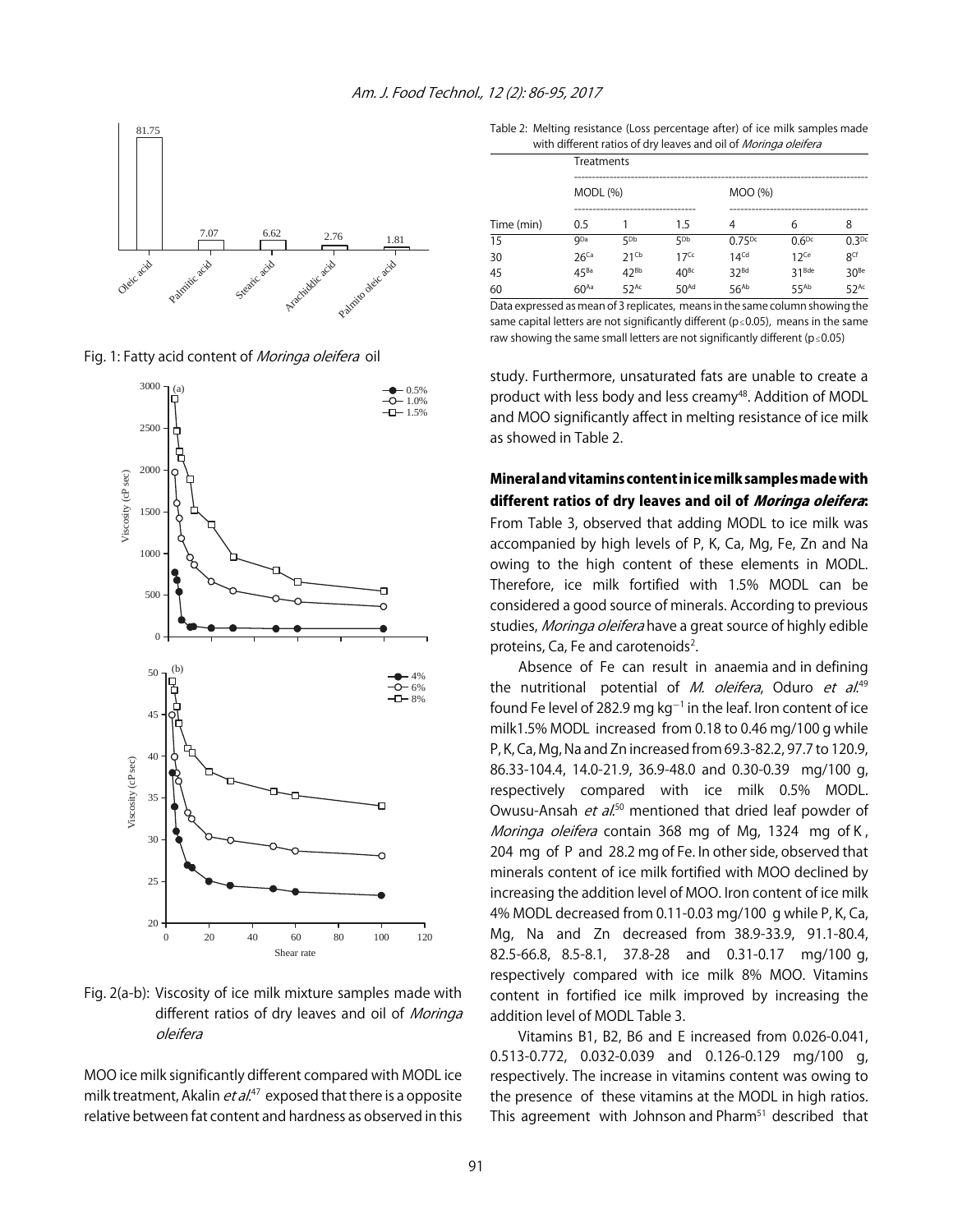#### Am. J. Food Technol., 12 (2): 86-95, 2017

Table 3: Mineral and vitamins content in ice milk samples made with different ratios of dry leaves and oil of Moringa oleifera

|                                                                                                                | Minerals and vitamins (mg/100 g) |                    |                    |                   |                   |                         |                   |                    |                    |                    |                    |
|----------------------------------------------------------------------------------------------------------------|----------------------------------|--------------------|--------------------|-------------------|-------------------|-------------------------|-------------------|--------------------|--------------------|--------------------|--------------------|
| Treatments (%)                                                                                                 |                                  |                    | La                 | Ma                | Na                | Fe                      | Zn                |                    | B <sub>1</sub>     | <b>B2</b>          | B6                 |
| MODL 0.5                                                                                                       | $69.3^{c}$                       | $97.7^{\circ}$     | $86.3^{\circ}$     | $4.0^\circ$       | 36.9 <sup>c</sup> | 0.18 <sup>c</sup>       | $0.30^{BC}$       | 0.126 <sup>c</sup> | 0.026 <sup>c</sup> | 0.513c             | 0.032c             |
| <b>MODL 1.0</b>                                                                                                | $73.2^B$                         | $114.3^{\text{B}}$ | $95.4^B$           | 18.7 <sup>B</sup> | $41.3^{B}$        | $0.29^{\text{\tiny B}}$ | $0.34^{AB}$       | 0.128c             | 0.031BC            | $0.674^{B}$        | $0.037^{B}$        |
| <b>MODL 1.5</b>                                                                                                | $82.2^{\text{A}}$                | 120.9 <sup>A</sup> | 104.4 <sup>A</sup> | 21.9 <sup>A</sup> | 48.0 <sup>A</sup> | 0.46 <sup>A</sup>       | 0.39 <sup>A</sup> | 0.129 <sup>c</sup> | $0.041^{8}$        | 0.772 <sup>A</sup> | 0.039 <sup>A</sup> |
| MOO <sub>4</sub>                                                                                               | 38.9 <sup>D</sup>                | $91.1^{D}$         | $82.5^{D}$         | 8.5 <sup>D</sup>  | 37.8 <sup>c</sup> | $0.11^{D}$              | $0.31^{BC}$       | $0.258^{B}$        | 0.24 <sup>A</sup>  | $0.367^{D}$        | $0.027^{D}$        |
| MOO 6                                                                                                          | 35.9 <sup>E</sup>                | 85.6 <sup>E</sup>  | 76.3 <sup>E</sup>  | 8.3 <sup>E</sup>  | 31 <sup>D</sup>   | 0.09 <sup>E</sup>       | $0.25^{c}$        | $0.266^{B}$        | 0.24 <sup>A</sup>  | 0.320 <sup>F</sup> | 0.023 <sup>E</sup> |
| MOO 8                                                                                                          | 33.9F                            | 80.4 <sup>F</sup>  | 66.8 <sup>F</sup>  | 8.1 <sup>F</sup>  | 28 <sup>E</sup>   | 0.03 <sup>F</sup>       | $0.17^{D}$        | 0.381 <sup>A</sup> | 0.23 <sup>A</sup>  | $0.333^{E}$        | 0.019F             |
| Dr. I CONTRA IN THE RESIDENCE OF A PROPERTY OF A PART OF A CONTRACT OF A RESIDENCE OF A PART OF A RESIDENCE OF |                                  |                    |                    |                   |                   |                         |                   |                    |                    |                    |                    |

Data expressed as mean of 3 replicates, means in the same letters are not significantly different ( $p \le 0.05$ )

Table 4: Antioxidant activity (%) and total phenol content (mg  $g^{-1}$ ) of ice milk samples made with different ratios of dry leaves and oil of Moringa oleifera

| <i>uciicia</i>   |                             |                          |
|------------------|-----------------------------|--------------------------|
| Treatments (%)   | Total phenol (mg $q^{-1}$ ) | Antioxidant activity (%) |
| MODL 0.5         | 139.07                      | 39.16                    |
| MODL 1.0         | 199.35                      | 63.44                    |
| <b>MODL 1.5</b>  | 251.65                      | 81.77                    |
| MOO <sub>4</sub> | 11.54                       | 9.76                     |
| MOO 6            | 12.12                       | 11.55                    |
| MOO 8            | 12.28                       | 12.66                    |

Moringa oleifera contains fat-soluble vitamins 16.3 mg of vitamin A and 113 mg of vitamin E. On other hand, there is a slight decrease on vitamins B1, B2, B6 by increasing the addition level of MOO in ice milk but there is a significant increase on vitamin E in the same treatments.

Antioxidant activity (%) and total phenol content (mg  $g^{-1}$ ) of ice milk samples made with different ratios of dry leaves and oil of *Moringa oleifera*: Antioxidant activity determined by DPPH (%) and total phenol (mg  $g^{-1}$ ) of ice milk made by different ratios of MODL and MOO demonstrated in Table 4. Total phenols (mg g<sup>-1</sup>) increased with increaseing the ratios added from MODL and MOO to ice milk samples. Total phenol was highest in ice milk samples made with MODL; the highest phenol value noticed with 1.5% MODL to record 251 mg g<sup>-1</sup>, while 12.28 mg  $g^{-1}$  with 8% MOO. Antioxidant activity also increased with increase the amount added from MODL and MOO and was higher in ice milk samples with MODL more than MOO.

These results agreements with Salem et al.<sup>52</sup> whom reported that antioxidant activity increased by increasing MODL level of addition, so this variation could be attributed to the high antioxidant activity in MODL. The high antioxidant activity of MODL may be to the presence major amount of phytoconstituents and potential therapeutic<sup>53,54</sup>. Furthermore, MOO rich in natural antioxidants such as oleic acid<sup>55</sup> and contains antiradical molecules like tocopherols and phenolics.

Sensory properties of ice milk samples made with different ratios of dry leaves and oil of Moringa oleifera: Table 5

showed that sensory evaluation of ice milk samples made with different ratios of MODL and MOO by expert members. Data presented that the addition of MODL and MOO significantly decrease the overall acceptability with the increase of addition from MODL and MOO, while the significantly highest acceptability noticed at ice milk treated with 6% MOO (91.44). In the samples made with MODL, the best flavor found with ice milk with 0.5% MODL (42.75) while the best body and texture and melting properties was noticed at treatment with 1.5% MODL may be this for the high fiber content in the sample with 1.5% MODL. In the samples made with MOO. The best flavor and body and texture were with sample made by 6% MOO, while the good melting properties found at sample with 8% MOO as shown in Table 2. The high appearance was at samples made with lowest addition from dry leaves and oil (0.5 and 4%). This results agreement with Apilado *et al.*<sup>56</sup> found that use of malunggay powder lower than 0.5% should be recommended in the production of cream cheese.

Cytotoxic activity of ice milk samples containing different ratios of MODL and MOO: Cytotoxic activities of ice milk samples containing different ratios of MODL and MOO in three human cancer cells colon, breast and hepatocellular carcinoma cell line are shown in Table 6. The results revealed that treatments contain MOO displayed a slim effect on colon and hepatocellular carcinoma human cancer cells this effect increase by raising ratios of MOO with values 3.5, 7.9 and 11.8% to colon cell line in addition, 9.2, 17.1 and 22.6% to hepatocellular carcinoma cell line, respectively. Singh *et al.*<sup>57</sup> reported that nature of saturated and unsaturated fatty acids contained in MOO attributed to cytotoxic effect toward cancer cells. This anticancer effect may due to the action of fatty acids which growth the process of free radical generation and lipid peroxidation in cancer cells. Also, treatments contain MODL showed a good effect on colon cancer cells this influence increase by increasing percentages of MODL with values 16.9, 26.2 and 36.4%, respectively. On the other hand, the treatment containing 1.5% MODL have a minor effect on breast and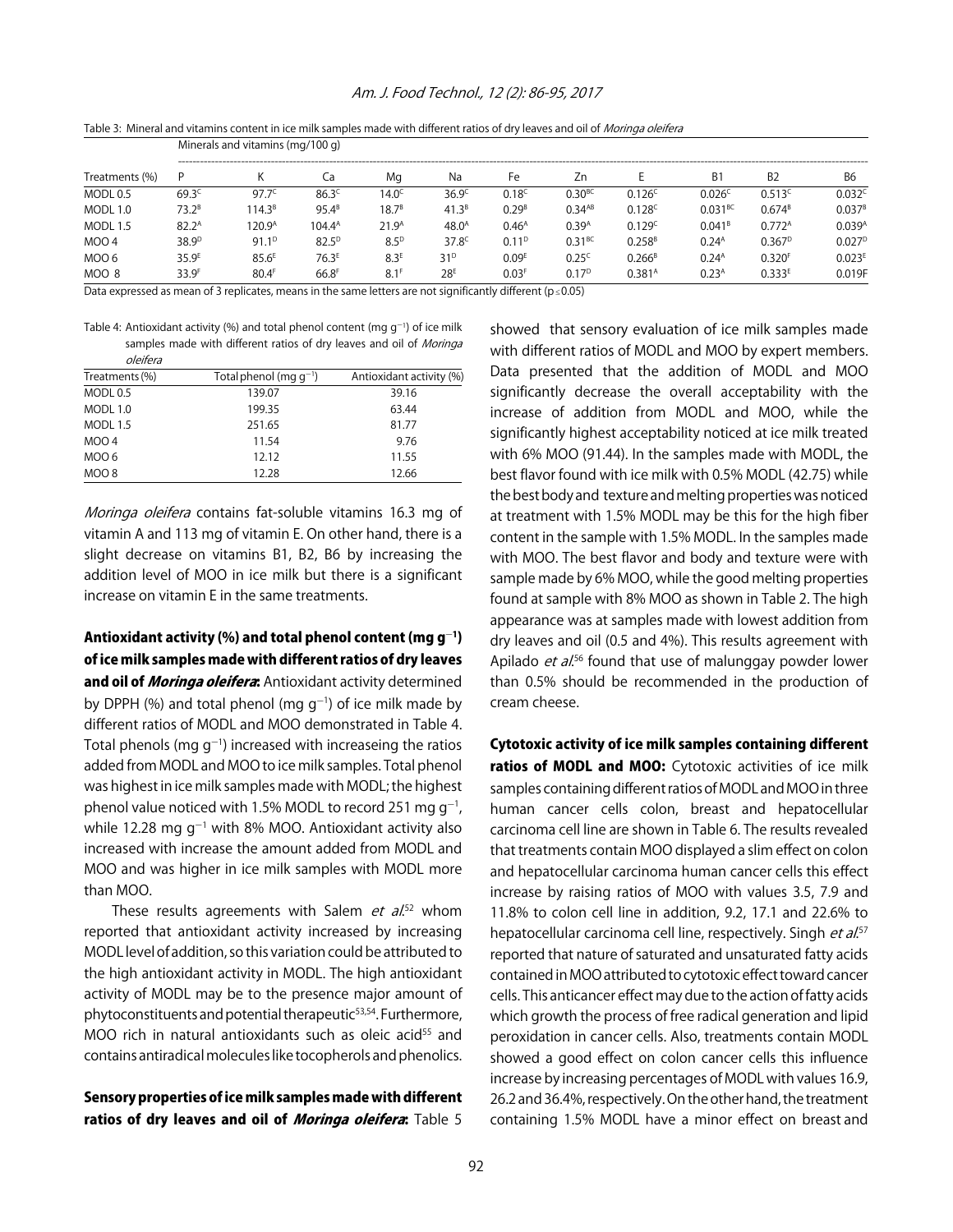#### Am. J. Food Technol., 12 (2): 86-95, 2017

| Properties             | Table 5: Sensory evaluation of ice milk samples made with different ratios or dry leaves and on or <i>Worlinga Olenera</i><br>Treatments of different concentration of dry leaves and oil of Moringa oleifera |                    |                    |                     |                    |                   |  |  |  |
|------------------------|---------------------------------------------------------------------------------------------------------------------------------------------------------------------------------------------------------------|--------------------|--------------------|---------------------|--------------------|-------------------|--|--|--|
|                        | MODL(%)                                                                                                                                                                                                       |                    |                    | MOO (%)             |                    |                   |  |  |  |
|                        | 0.5                                                                                                                                                                                                           | 1.0                | 1.5                |                     | b                  |                   |  |  |  |
| Flavour (50)           | 42.75 <sup>c</sup>                                                                                                                                                                                            | $40.33^{D}$        | $36.33^{E}$        | $45^{\circ}$        | 47 <sup>A</sup>    | 43 <sup>c</sup>   |  |  |  |
| Body and texture (40)  | 35.33 <sup>D</sup>                                                                                                                                                                                            | $37.67^8$          | 39.89 <sup>A</sup> | 33.35 <sup>F</sup>  | $36.45^{\circ}$    | $35.12^E$         |  |  |  |
| Melting properties (5) | 4.13 <sup>c</sup>                                                                                                                                                                                             | 4.22 <sup>B</sup>  | 4.65 <sup>A</sup>  | $3.55$ <sup>F</sup> | 3.79E              | 4.00 <sup>D</sup> |  |  |  |
| Appearance (5)         | 3.80 <sup>c</sup>                                                                                                                                                                                             | 3.20 <sup>D</sup>  | 3.00 <sup>E</sup>  | 4.50 <sup>A</sup>   | 4.20 <sup>B</sup>  | 3.90 <sup>c</sup> |  |  |  |
| Total score (100)      | 86.33 <sup>B</sup>                                                                                                                                                                                            | 85.42 <sup>D</sup> | 83.87 <sup>E</sup> | 82.85 <sup>F</sup>  | $91.44^{\text{A}}$ | $86.02^{\circ}$   |  |  |  |

# table 5: Sensory evaluation of ice milk camples made with different ratios of dry leaves and oil of *Moringa oleifera*

Data expressed as mean of 3 replicates, means in the same letters are not significantly different ( $p \le 0.05$ )

Table 6: Cytotoxic activity (%) test of ice milk samples made with different ratios of dry leaves and oil of Moringa oleifera

| Treatments of different concentration dry leaves and oil of <i>Moringa oleifera</i> |  |
|-------------------------------------------------------------------------------------|--|
|                                                                                     |  |

|                          | MODL(%) |      |      | MOO (%) |      |       |  |
|--------------------------|---------|------|------|---------|------|-------|--|
|                          |         |      |      |         |      |       |  |
| Cell line type           | J.5     | l.U  | כ. ו |         |      |       |  |
| Colon                    | 16.9    | 26.2 | 36.4 |         | 7.9  | l 1.8 |  |
| Breast                   | 0.00    | 0.00 | 7.50 | 0.00    | 0.00 |       |  |
| Hepatocellular carcinoma | 0.00    | 0.00 | 15.4 | 9.2     | 17.  | 22.6  |  |

hepatocellular carcinoma cell line and there is no effect in low concentration. Loo<sup>58</sup> illustrated that phenolic phytochemicals can prepare of high oxidative stress only in specific cancer cells also; flavonoids block the enzymes which produce estrogen decrease of estrogen-induced cancers. This means that good influence improved with high presented concentrations of MODL and MOO in this product. The effect on cancer cells tested in this study consider low compared with the high effect of MOO and MODL on cancer cell while the increase amount of MODL and MOO more than the ratios used in this study will be more effective.

#### **CONCLUSION**

The addition of MODL and MOO into the ice milk was envisioned to increase the nutritive value of the product also, develops new ice milk and stimulating flavors of acceptable ice milk and suitable taste to wide variety of consumers. In addition, increase the antioxidant, vitamins, minerals and fiber content of the ice milk. Thus, offering more health benefits to the consumers and may protect from different type of cancer.

# ACKNOWLEDGMENT

The authors acknowledge National Research Center who supported the fund for this project.

#### **REFERENCES**

- 1. Abdull Razis, A.F., M.D. Ibrahim and S.B. Kntayya, 2014. Health benefits of *Moringa oleifera*. Asian Pac. J. Cancer Prev., 15: 8571-8576.
- 2. Fahey, J.W., 2005. Moringa oleifera: A review of the medical evidence for its nutritional, therapeutic and prophylactic properties. Part 1. Trees Life J., Vol. 1.
- 3. Hsu, R., S. Midcap and D.W.L. Arbainsyah, 2006. Moringa oleifera: Medicinal and socio-economical uses. Internationa Course on Economic Botany, National Herbarium Leiden, The Netherlands.
- 4. Kasolo, J.N., G.S. Bimenya, L. Ojok, J. Ochieng and J.W. Ogwal-Okeng, 2010. Phytochemicals and uses of Moringa oleifera leaves in Ugandan rural communities. J. Med. Plants Res., 4: 753-757.
- 5. Jabeen, R., M. Shahid, A. Jamil and M. Ashraf, 2008. Microscopic evaluation of the antimicrobial activity of seed extracts of Moringa oleifera. Pak. J. Bot., 40: 1349-1358.
- 6. Foidl, N., H.P.S. Makkar and K. Becker, 2001. The Potential of *Moringa oleifera* for Agricultural and Industrial Uses. In: The Miracle Tree: The Multiple Attributes of Moringa, Fuglie, L.J. (Ed.). CTA/CWS, Dakar, Senegal, pp: 45-76.
- 7. Price, M.L., 1986. Vegetables from a tree! ECHO News, Vol. 8, No. 4, pp: 1-2.
- 8. Fuglie, L.J., 1999. The Miracle Tree-Moringa oleifera. Natural Nutrition for the Tropics. Church World Service, Dakkar, Senegal, Pages: 68.
- 9. Ramachandran, C., K.V. Peter and P.K. Gopalakrishnan, 1980. Drumstick (Moringa oleifera): A multipurpose Indian vegetable. Econ. Bot., 34: 276-283.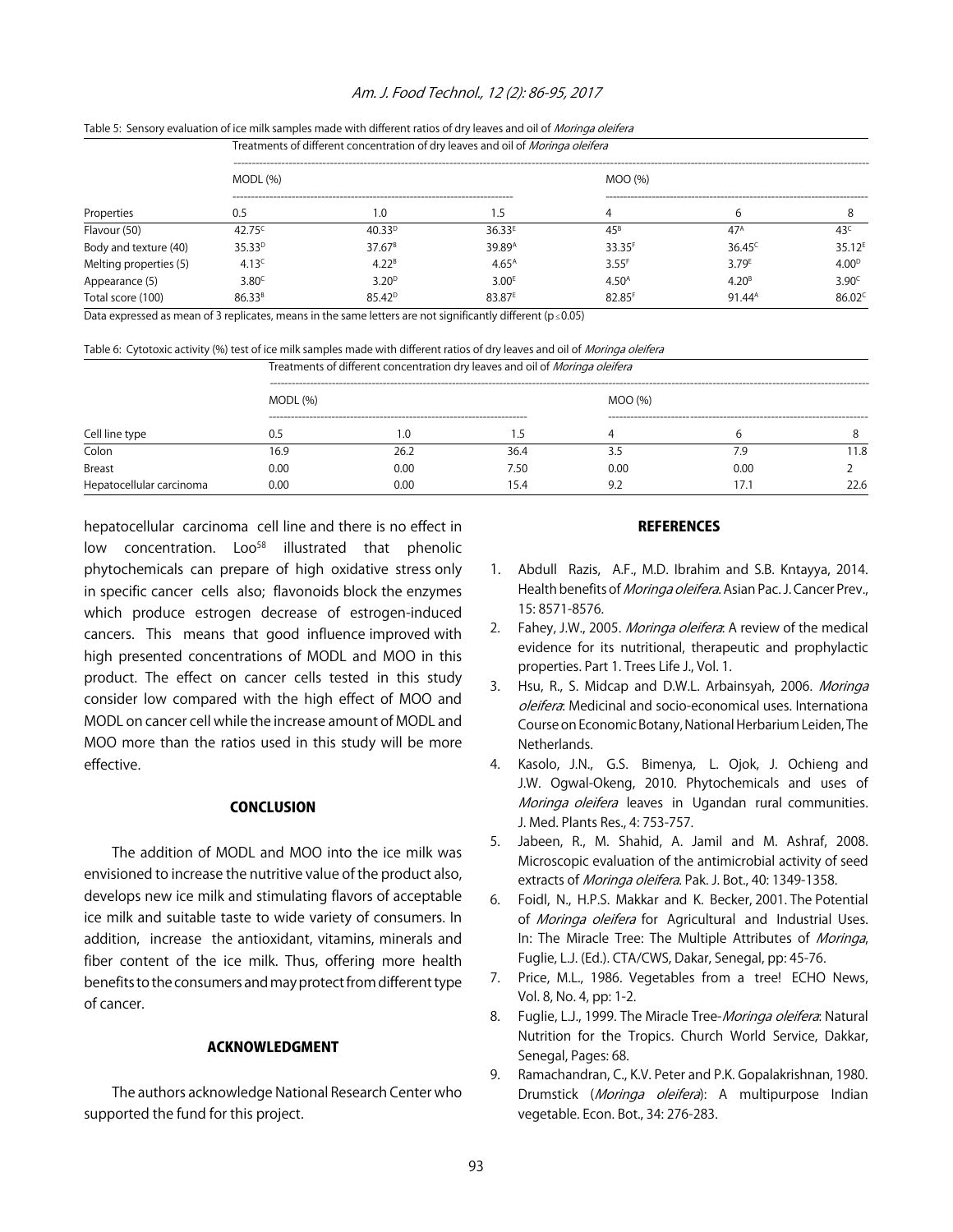- 10. Warner, K. and S. Knowlton, 1997. Frying quality and oxidative stability of high-oleic corn oils. J. Am. Oil Chem. Soc., 74: 1317-1322.
- 11. Folkard, G., J. Sutherlnd and R. Shaw, 2004. Moringa oleifera. Water and Environmental Health at London and Lough Borough, pp: 109-112.
- 12. Lockett, C.T., C.C. Calvert and L.E. Grivetti, 2000. Energy and micronutrient composition of dietary and medicinal wild plants consumed during drought. Study of rural Fulani, Northeastern Nigeria. Int. J. Food Sci. Nutr., 51: 195-208.
- 13. Olson, M.E. and S. Carlquist, 2001. Stem and root anatomical correlations with life form diversity, ecology and systematics in Moringa (Moringaceae). Bot. J. Linnean Soc., 135: 315-348.
- 14. Orhevba, B.A., M.O. Sunmonu and H.I. Iwunze, 2013. Extraction and characterization of Moringa oleifera seed oil. Res. Rev.: J. Food Dairy Technol., 1: 22-27.
- 15. Oliveira, J.T.A., S.B. Silveira, I.M. Vasconcelos, B.S. Cavada and R.A. Moreira, 1999. Compositional and nutritional attributes of seeds from the multiple purpose tree Moringa oleifera Lamarck. J. Sci. Food Agric., 79: 815-820.
- 16. Hekmat, S., K. Morgan, M. Soltani and R. Gough, 2015. Sensory evaluation of locally-grown fruit purees and inulin fibre on probiotic yogurt in mwanza, Tanzania and the microbial analysis of probiotic yogurt fortified with Moringa oleifera. J. Health Popul. Nutr., 33: 60-67.
- 17. Saini, R.K., K.V.H. Prashanth, N.P. Shetty and P. Giridhar, 2014. Elicitors, SA and MJ enhance carotenoids and tocopherol biosynthesis and expression of antioxidant related genes in Moringa oleifera Lam. leaves. Acta Physiologiae Plantarum, 36: 2695-2704.
- 18. Manzoor, M., F. Anwar, T. Iqbal and M.I. Bhanger, 2007. Physico-chemical characterization of Moringa concanensis seeds and seed oil. J. Am. Oil Chem. Soc., 84: 413-419.
- 19. Duke, J.A., 1987. Moringaceae: Horseradish Tree, Benzolive-Tree, Drumstick-Tree, Sohnja, Moringa, Murunga-Kai, Malunggay. In: Moringa: A Multipurpose Vegetable and Tree that Purifies Water, Benge, M. (Ed.). USAID., Washington, DC., USA., pp: 19-28.
- 20. Anwar, F. and U. Rashid, 2007. Physico-chemical characteristics of *Moringa oleifera* seeds and seed oil from a wild provenance of Pakistan. Pak. J. Bot., 39: 1443-1453.
- 21. Nadeem, M., M. Abdullah, I. Hussain, S. Inayat, A. Javid and Y. Zahoor, 2013. Antioxidant potential of Moringa oleifera leaf extract for the stabilisation of butter at refrigeration temperature. Czech. J. Food Sci., 31: 332-339.
- 22. Salem, A.S., W.M. Salama, A.M. Hassanein and H.M. El Ghandour, 2013. Enhancement of nutritional and biological values of Labneh by adding dry leaves of Moringa oleifera as innovative dairy products. World Applied Sci. J., 22: 1594-1602.
- 23. Marshall, R.T. and W.S. Arbuckle, 1996. Ice Cream. 5th Edn., Chapman and Hall, New York, USA., Pages: 368.
- 24. Schmidt, K.A., 2004. Dairy: Ice Cream. In: Food Processing-Principles and Applications, Smith, J.S. and Y.H. Hui (Eds.). Blackwell Publishing, Ames, IA., pp: 287-296.
- 25. AOAC., 2007. Official Methods of Analysis. 17th Edn., AOAC International, Arlington, VA., USA.
- 26. Winton, A.L., 1958. Analysis of Foods. 3rd Edn., John Wiley and Sons, New York, USA., pp: 6.
- 27. Arbuckle, W.S., 1986. Ice Cream. 4th Edn., AVI Publishing Co., Connecticut, USA., ISBN: 9781475754490, pp: 326-362.
- 28. Arndt, E.A. and R.L. Wehling, 1989. Development of hydrolyzed and hydrolyzed-isomerized syrups from cheese whey ultrafiltration permeate and their utilization in ice cream. J. Food Sci., 54: 880-884.
- 29. AOAC., 1995. Official Methods of Analysis of the Association of Official Analytical Chemists. 16th Edn., AOAC International, Arlington, VA., USA., ISBN-13: 9780935584547.
- 30. Escriva, A., M.J. Esteve, R. Farre and A. Frigola, 2002. Determination of liposoluble vitamins in cooked meals, milk and milk products by liquid chromatography. J. Chromatogr. A, 947: 313-318.
- 31. Albala-Hurtado, S., M.T. Veciana-Nogues, M. Izquierdo-Pulido and A. Marine-Font, 1997. Determination of water-soluble vitamins in infant milk by high-performance liquid chromatography. J. Chromatogr. A, 778: 247-253.
- 32. Sa'adatu, M.E. and M.S. Mshelia, 2013. Comparative study on concentration of some minerals found in garlic (Allium sativum Linn) species grown in some African countries. J. Biol. Life Sci., 4: 63-67.
- 33. Luddy, F.E., R.A. Barford and R.W. Riemenschneider, 1960. Direct conversion of lipid components to their fatty acid methyl esters. J. Am. Oil Chem. Soc., 37: 447-451.
- 34. AOAC., 2005. Official Methods of Analysis of the Association of Official Analytical Chemists. 18th Edn., AOAC International, Gaithersburg, MD., USA.
- 35. IUPAC., 1987. Standard Methods for the Analysis of Oils, Fats and Derivatives. 7th Edn., Blackwell Publishing, Oxford, UK., ISBN-13: 9780632015863, Pages: 347.
- 36. Barros, L., S.A. Heleno, A.M. Carvalho and I.C.F.R. Ferreira, 2010. Lamiaceae often used in Portuguese folk medicine as a source of powerful antioxidants: Vitamins and phenolics. Food Sci. Technol., 43: 544-550.
- 37. Elmastas, M., O. Isildak, I. Turkekul and N. Temur, 2007. Determination of antioxidant activity and antioxidant compounds in wild edible mushrooms. J. Food Compos. Anal., 20: 337-345.
- 38. SAS., 2004. SAS User's Guide: Statistics. SAS Institute Inc., Cary, NC., USA.
- 39. Davide, C.L., C.N. Peralta, I.G. Sarmago, M.T. Yap and L.E. Sarmago, 1987. Fresh soft cheese from skim milk powder-coconut milk blend. Philippines J. Coconut Stud., 12: 23-23.